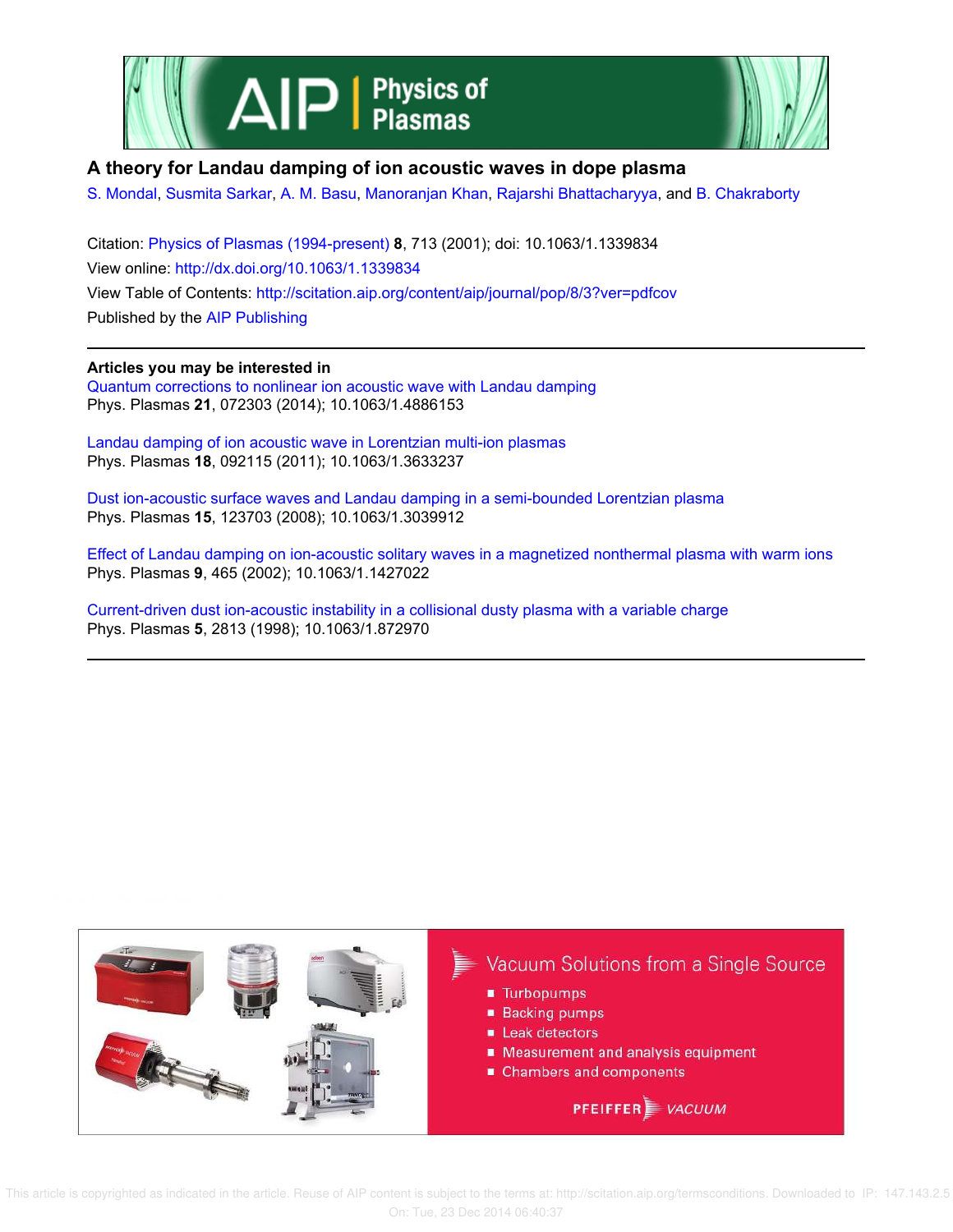# **A theory for Landau damping of ion acoustic waves in dope plasma**

S. Mondal,<sup>a)</sup> Susmita Sarkar,<sup>b)</sup> A. M. Basu, Manoranjan Khan, Rajarshi Bhattacharyya, and B. Chakraborty

*Centre for Plasma Studies, Faculty of Science, Jadavpur University, Calcutta 700032, India*

 $(Received 25 July 2000; accepted 14 November 2000)$ 

Landau damping, free from the influence of other forms of damping, has been experimentally detected in ion acoustic waves in traces of a dope plasma of a light inert gas, when it is introduced into partially ionized plasma of a heavy inert gas. A theory has been worked out of Landau damping for longitudinal waves in Vlasov plasma for study of this and other familiar Landau dampings. © *2001 American Institute of Physics.* [DOI: 10.1063/1.1339834]

## **I. INTRODUCTION**

The physics of plasma consisting of partially ionized and neutral particles is linked with the excitation of charge exchange, or collisional excitation of ion acoustic waves. These excitations have remained important since the time of Langmuir<sup>1</sup> and continue to be so.<sup>2-11</sup> For instance, the laser fusion community has many reports on experimental findings with partly ionized gold $^{11}$  in their plasmas.

The force of simple harmonic motion proportional to the field induced displacement of electrons about their ionic cores, in addition to the Lorentz force, acts on the bound electrons only. Actually, the conservative central Coulomb potential of an atomic nucleus reduces to the centrifugal force of rotation of bound electrons about their nuclei. The particle dynamics of bound electrons in the presence of applied wave fields in the classical limit exists and gives useful results in the Larmor precession effect, and in scattering theories of Rayleigh, $12$  Thomson, and others. The nonlinear distortion of orbits of bound electrons contributes to the optical properties of atoms excited by strong electromagnetic  $~(em)$  radiation.<sup>13</sup>

Since the time of Druds and Lorentz,  $14$  the linear polarization of a medium is determined by regarding the electrons as harmonically bound to their nuclei. The valence electrons of atoms are bound by the Coulomb force of ionic cores, and the anharmonicity of the electron oscillations for large deviation from their equilibrium positions had been used by Rayleigh<sup>12</sup> to explain nonlinearities in acoustic resonators. The nonlinear distortions in the path of electrons bound to their nuclei, when excited by strong em radiation, were used by Bloembergen<sup>13</sup> to determine the nonlinear optical properties of atoms in dielectric media.

Bonnedal and Willelmsson<sup>15</sup> investigated nonlinear effects in a model of partially ionized, collisionally damped, homogeneous magnetized plasma of infinite extent. This plasma is a mixture of a fully ionized plasma of free electrons, and a partially ionized plasma of active molecules, the energy levels of which have inverted population, that is, a maser system when the active molecules have a uniform drift velocity parallel to the magnetization direction. So, these authors replace the consequence of molecules with inverted population levels by a damped Lorentz oscillator model. The forces acting on these molecules are the same as on the population of bound electrons.

In plasmas some atoms remain neutral, but their valence electrons are weakly bound to their nuclei. Laser produced plasmas, consisting of multiply-ionized ions and a highly charged heavy ion, accept many electrons in their high-lying loosely bound orbitals. When the numbers of bound electrons becomes large, the line spectra may become very densely crowded. The assumption that electrons are bound classically to the core ions seems valid in the study of this dynamism.

Since the phase velocity  $v_p (= \omega/k)$  of ion acoustic waves is independent of the plasma density, it is convenient to perform experiments with these waves in partially ionized plasma. For completely free electrons, their binding frequencies must vanish. Alexeff et al.<sup>2</sup> (1967) measured Landau damping length of ion acoustic waves in a dope plasma of a light inert gas without help of an ambient magnetic field along the direction of wave propagation. To eliminate the influence of collisional and other such losses of damping, these authors first produced a plasma of a heavy inert gas like argon or xenon, at a wave phase velocity  $v_p$  greater than the average ion thermal velocity  $C_{ih} = K_B T_{ih} M_h$ , where the subscript *h* stands for the plasma of the heavy gas. Similarly, the subscript *l* stands for the plasma of the light gas. Since  $v_p > C_{\text{ih}}$ , Landau damping of ion acoustic waves is not possible in this plasma. Actually, the direct measurement of Landau damping by a wave at phase velocity  $v_p = C_{ih}$  is not possible because this noncollisional damping cannot be separated from collisional and other such losses. These authors, $2$ therefore, introduced a small amount of a dope (helium or neon) plasma. Dope ions being much lighter, move at higher velocities and so are Landau damped. If concentration of the dope is increased considerably, this Landau damping ceases because  $v_p$  then exceeds  $C_{il}$ .

We have used the Boltzmann–Vlasov equation for distribution functions of a four-species plasma and the divergence law of Gauss for the electric field. Electrons of all

a)Present address: Department of Infrared Astromomy, Physical Research Laboratory, Navrangpura, Ahmedabad 380009, India. Electronic mail: soumen@prl.ernet.in

b)Permanent address: Department of Applied Mathematics, University of Calcutta, 92, A.P.C. Road, Calcutta 700009, India.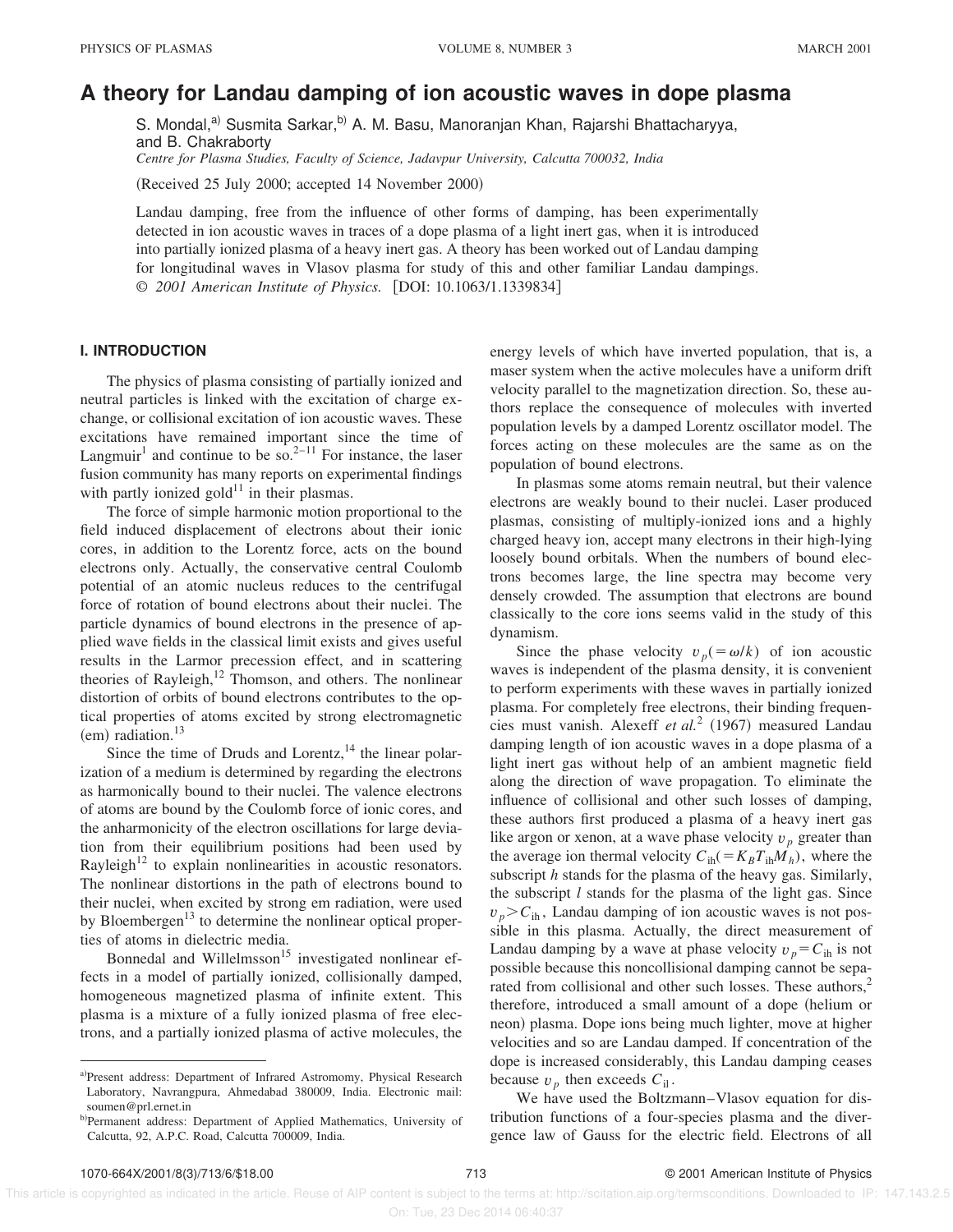species of the plasma are assumed to be bound loosely (classically) to their inner cores of positive charges, like particles experiencing simple harmonic motion about fixed points. A plasma species is specified by the binding frequency of its electrons. Parameters specifying partial ionization of inert gases in which Landau dampings of ion acoustic waves and electron acoustic waves are investigated are difficult to determine directly. So, the binding frequencies are assumed to represent these parameters.

#### **II. FORMULATION OF THE PROBLEM**

The four distribution functions of time, velocity components, and position coordinates for electrons and ions of a heavy inert gas and a light inert gas are

$$
f_{\text{ih}}(r, \nu, t), \quad f_{\text{il}}(r, \nu, t), \quad f_{\text{eh}}(r, \nu, t), f_{\text{el}}(r, \nu, t). \tag{1}
$$

The applied electric field for longitudinal waves is

$$
E(z,t) = E_0 \cos \theta, \quad \theta = kz - \omega t.
$$
 (2)

The normalized equilibrium velocity distribution functions are the Maxwellians

$$
f_{\text{eh}}^0(v^2) = \left(\frac{m}{2\pi k_B T_{\text{eh}}}\right)^{1/2} \exp\left(-\frac{mv^2}{2k_B T_{\text{eh}}}\right),\tag{3}
$$

etc., where, as suggested by the form of the longitudinal electric field of (2), *v* is the  $v<sub>z</sub>$  of (1). The perturbed state distribution functions are expressed as

$$
f_{\text{eh}}(r, v, t) = N_{\text{eh}} f_{\text{eh}}^0(v^2) + f_{\text{eh}}(z, v, t),
$$
\n(4)

etc., where

$$
|f_{\text{eh}}(r, v, t)| \ge |f_{\text{eh}}(z, v, t)|,\tag{5a}
$$

etc., The number densities in the equilibrium state and the per particle charge of the four species are  $N_{eh}$ ,  $N_{el}$ ,  $N_{ih}$ ,  $N_{il}$ ,  $q_{eh}$ ,  $q_{el}$ ,  $q_{ih}$ ,  $q_{il}$ . The infinitesimally small perturbations in the distribution functions are

$$
f_{\text{eh}}(z, v, t), \quad f_{\text{el}}(z, v, t), \quad f_{\text{ih}}(z, v, t), \quad f_{\text{il}}(z, v, t). \quad (5b)
$$

In the linearized approximation, the Boltzmann–Vlasov equations for the four species of plasma are

$$
\frac{\partial f_{\text{eh}}}{\partial t} + v \frac{\partial}{\partial z} f_{\text{eh}} + N_{\text{eh}} \left( \frac{q_{\text{eh}}}{m} E + \omega_{\text{oh}}^2 \xi_h \right) \frac{\partial f_{\text{eh}}^0}{\partial v} = 0, \tag{6}
$$

$$
\frac{\partial f_{\text{ih}}}{\partial t} + v \frac{\partial}{\partial z} f_{\text{ih}} + N_{\text{ih}} \frac{q_{\text{ih}}}{M_h} E \frac{\partial f_{\text{ih}}^0}{\partial v} = 0, \tag{7}
$$

$$
\frac{\partial f_{\text{el}}}{\partial t} + v \frac{\partial}{\partial z} f_{\text{el}} + N_{\text{en}} \left( \frac{q_{\text{el}}}{m} E + \omega_{\text{ol}}^2 \xi_l \right) \frac{\partial f_{\text{el}}^0}{\partial v} = 0, \tag{8}
$$

$$
\frac{\partial f_{\rm il}}{\partial t} + v \frac{\partial}{\partial z} f_{\rm il} + N_{\rm il} \frac{q_{\rm il}}{M_l} E \frac{\partial f_{\rm il}^0}{\partial v} = 0.
$$
\n(9)

Gauss's divergence law gives

$$
\frac{\partial E}{\partial Z} = 4 \pi \int (q_{\text{ih}} f_{\text{ih}} + q_{\text{il}} f_{\text{il}} + q_{\text{eh}} f_{\text{eh}} + q_{\text{el}} f_{\text{el}}) dv. \tag{10}
$$

The prefield macroscopic charge neutrality ensures

$$
q_{\rm il} N_{\rm il} + q_{\rm ih} N_{\rm ih} + q_{\rm el} N_{\rm el} + q_{\rm eh} N_{\rm eh} = 0.
$$
 (11)

 $\xi_l$  and  $\xi_h$  are the wave-field-induced displacements of the bound electrons of the light element and heavy element, respectively; the frequencies of their oscillations are  $\omega_{ol}$  and  $\omega_{\text{oh}}$ , respectively. Time derivatives of  $\xi_l$  and  $\xi_h$  give the field-induced average velocities  $v_l$  and  $v_h$ . So

$$
\xi_l'' = \frac{1}{N_{\rm el}} \int_v v f_{\rm el} \, dv, \quad \xi_h = \frac{1}{N_{\rm eh}} \int_v v f_{\rm eh} \, dv. \tag{12}
$$

Using  $(2)$  and  $(12)$  in  $(6)$  we find that

$$
f_{\text{eh}}(z,v,t) = -iN_{\text{eh}} \left( \frac{q_{\text{eh}}}{m} E + \frac{i\omega_{\text{eh}}^2}{\omega N_{\text{eh}}} \int_v v f_{\text{eh}} \, dv \right) \frac{f_{\text{eh}}^1(v^2)}{kv - \omega}, \tag{13}
$$

where  $f_{eh}^{01} = df_{eh}^{0}/dv$ , etc.

Hence, the integral  $\int_{v} v f_{eh} dv$  is given by

$$
\int_{v} vf_{\text{eh}} dv = \frac{-iN_{\text{eh}} \frac{q_{\text{eh}}}{m} \frac{\omega}{k} E \int_{v} \frac{f_{\text{eh}}^{01}(v^{2}) dv}{kv - \omega}}{1 - \frac{\omega_{\text{oh}}^{2}}{k} \int_{v} \frac{f_{\text{eh}}^{01}(dv)}{kv - \omega}}.
$$
(14)

Using this integral in  $(13)$  gives

$$
f_{\rm eh}(z, v, t) = -\frac{\frac{i q_{\rm eh}}{m} N_{\rm eh} E \frac{f_{\rm eh}^{01}(v^2)}{kv - \omega}}{1 - \frac{\omega_{\rm eh}^2}{k} \int_v \frac{f_{\rm eh}^{01}(v^2) dv}{kv - \omega}}.
$$
(15)

Similarly, proceeding for  $f_{el}$ ,  $f_{ih}$ ,  $f_{il}$  we obtain

$$
f_{\rm el}(z, v, t) = -\frac{\frac{i q_{\rm el}}{m} N_{\rm el} E \frac{f_{\rm el}^{01}(v^2)}{kv - \omega}}{1 - \frac{\omega_{\rm ol}^2}{k} \int_v \frac{f_{\rm el}^{01}(v^2) dv}{kv - \omega}},
$$
(16)

$$
f_{\rm ih}(z, v, t) = -\frac{i q_{\rm ih} N_{\rm ih}}{M_h} E \frac{f_{\rm ih}^{01}(v^2)}{kv - \omega},\tag{17}
$$

$$
f_{\rm il}(z,v,t) = -\frac{i q_{\rm il} N_{\rm il}}{M_l} E \frac{f_{\rm il}^{01}(v^2)}{kv - \omega}.
$$
 (18)

Then Eq.  $(10)$  becomes the wave evolution equation

$$
k = \omega_{\rm ih}^2 \int_v \frac{f_{\rm ih}^{01}(v^2) dv}{kv - \omega} + \omega_{\rm il}^2 \int_v \frac{f_{\rm il}^{01}(v^2) dv}{kv - \omega} + \frac{\omega_{\rm eh}^2 \int_v \frac{f_{\rm eh}^{01}(v^2) dv}{kv - \omega} + \frac{\omega_{\rm eh}^2 \int_v \frac{f_{\rm eh}^{01}(v^2) dv}{kv - \omega}}{1 - \frac{\omega_{\rm oh}^2}{k} \int_v \frac{f_{\rm eh}^{01}(v^2) dv}{kv - \omega} + \frac{\omega_{\rm el}^2 \int_v \frac{f_{\rm eh}^{01}(v^2) dv}{kv - \omega}}{1 - \frac{\omega_{\rm ol}^2}{k} \int_v \frac{f_{\rm eh}^{01}(v^2) dv}{kv - \omega}}.
$$
 (19)

This is the key equation for study of the problem of Landau damping discussed in Sec. I. It is a singular integrodifferential equation relating  $\omega$  and  $k$  in which the singularity occurs at the wave phase velocity  $v_p = \omega/k$ ). Carrying out the contour integration over the singularity, we obtain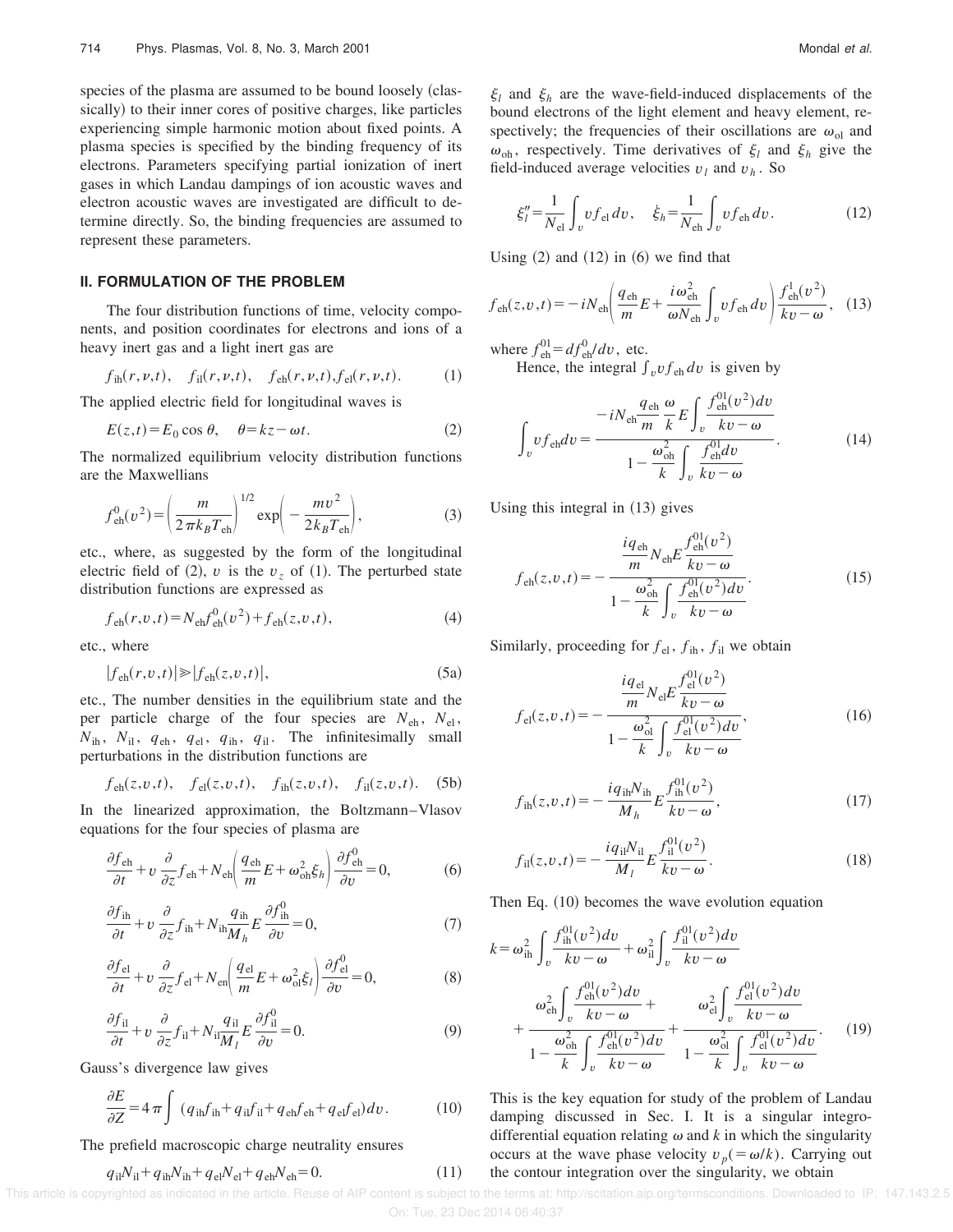$$
k = \omega_{\text{ih}}^2 p \int_v \frac{f_{\text{ih}}^{01}(v^2) dv}{kv - \omega} \pm \frac{\omega_{\text{ih}}^2}{k} \pi i f_{\text{ih}}^{01}(v_p^2) + \omega_{\text{ih}}^2 p \int_v \frac{f_{\text{li}}^{01}(v^2) dv}{kv - \omega} \n\pm \frac{\omega_{\text{ih}}^2}{k} \pi i f_{\text{li}}^{01}(v_p^2) + \frac{\omega_{\text{ch}}^2 p}{1 - \frac{\omega_{\text{ch}}^2}{k} p} \int_v \frac{f_{\text{ch}}^{01}(v^2) dv}{kv - \omega} \pm \pi i \frac{\omega_{\text{ch}}^2}{k^2} f_{\text{ch}}^{01}(v_p^2) \n+ \frac{\omega_{\text{ch}}^2 p}{\omega_{\text{ch}}^2 p} \int_v \frac{f_{\text{el}}^{01}(v^2) dv}{kv - \omega} \pm \pi i \frac{\omega_{\text{ch}}^2}{k} f_{\text{ch}}^{01}(v_p^2) \n+ \frac{\omega_{\text{ch}}^2 p}{1 - \frac{\omega_{\text{ch}}^2}{k} p} \int_v \frac{f_{\text{el}}^{01}(v^2) dv}{kv - \omega} \pm \pi i \frac{\omega_{\text{el}}^2}{k} f_{\text{el}}^{01}(v_p^2) \n+ \frac{\omega_{\text{ch}}^2 p}{1 - \frac{\omega_{\text{ch}}^2}{k} p} \int_v \frac{f_{\text{el}}^{01}(v^2) dv}{kv - \omega} \pm \pi i \frac{\omega_{\text{el}}^2}{k^2} f_{\text{el}}^{01}(v_p^2)
$$
\n(20)

where *P* stands for the principal value of the singular integral, derivative with respect to  $v$  is denoted by prime, and  $v_p$ is the wave phase velocity. In the general case of large number of plasma constituents, the right side of  $(20)$  is replaced by its sum over all the constituents.

We write  $(15)$  and  $(16)$  as

$$
f_{\text{eh}}(z, v, t) = -\frac{iE \omega_{\text{eh}}^2 f_{\text{eh}}^{01}(v^2)}{4\pi (1 - a_h)(kv - \omega)},
$$
\n(21)

$$
f_{\rm el}(z,v,t) = -\frac{iE\omega_{\rm el}^2 f_{\rm el}^{01}(v^2)}{4\pi(1-a_l)(kv-\omega)},\tag{22}
$$

for determining the electric current density  $j_b$  and the space charge separation density  $\rho_b^c$  in the bound electron plasma. We obtain

$$
j_{b} = \int_{v} v (q_{eh} f_{eh} + q_{el} f_{el} + q_{ih} f_{ih} + q_{il} f_{il}) dv
$$
  
= 
$$
- \frac{iE}{4\pi} \left[ \frac{\omega_{eh}^{2}}{1 - a_{h}} \int_{v} \frac{v f_{eh}^{01} dv}{kv - \omega} + \frac{\omega_{el}^{2}}{1 - a_{l}} \int_{v} \frac{v f_{el}^{01} dv}{kv - \omega} + \omega_{ih}^{2} \int_{v} \frac{v f_{ih}^{01} dv}{kv - \omega} + \omega_{il}^{2} \int_{v} \frac{v f_{il}^{01} dv}{kv - \omega} \right],
$$
(23)

$$
\rho_b^c = -\frac{iE\omega_{\text{eh}}^2}{4\pi(1-a_h)} \int_v \frac{f_{\text{eh}}^{01} dv}{kv - \omega} - \frac{iE\omega_{\text{el}}^2}{4\pi(1-a_l)} \int_v \frac{f_{\text{el}}^{01} dv}{kv - \omega} - \frac{iE\omega_{\text{ih}}^2}{4\pi} \int_v \frac{f_{\text{ih}}^{01} dv}{kv - \omega} - \frac{iE\omega_{\text{ih}}^2}{4\pi} \int_v \frac{f_{\text{li}}^{01} dv}{kv - \omega},
$$
\n(24)

where

$$
a_h = \frac{\omega_{\rm oh}^2}{k} \int_v \frac{f_{\rm eh}^{01} dv}{kv - \omega}, \quad a_l = \frac{\omega_{\rm ol}^2}{k} \int_v \frac{f_{\rm el}^{01} dv}{kv - \omega}.
$$
 (25)

Then

$$
j_b - j_f = -\frac{iE}{4\pi} \left[ \frac{a_h \omega_{\rm eh}^2}{(1 - a_h)} \int_v \frac{v f_{\rm eh}^{01} dv}{kv - \omega} + \frac{a_l \omega_{\rm eh}^2}{(1 - a_l)} \int_v \frac{v f_{\rm eh}^{01} dv}{kv - \omega} \right],
$$
 (26)

$$
\rho_b^c - \rho_f^c = -\frac{iE}{4\pi} \left[ \frac{a_h \omega_{\text{eh}}^2}{(1 - a_h)} \int_v \frac{f_{\text{eh}}^{01} dv}{kv - \omega} + \frac{a_l \omega_{\text{eh}}^2}{(1 - a_l)} \int_v \frac{f_{\text{el}}^{01} dv}{kv - \omega} \right],
$$
\n(27)

where  $j_f$  is the electric current density in the corresponding free electron plasma, and  $\rho_f^c$  is the charge separation density in the same plasma. Since

$$
j_b - j_f = \frac{\omega}{k} (\rho_b^c - \rho_f^c),\tag{28}
$$

the current  $j_b - j_f$  satisfies the condition of continuity

$$
\nabla \cdot (j_b - j_f) + \partial (\rho_b^c - \rho_f^c) / \partial t = 0.
$$
 (29)

Actually, this conservation condition is satisfied by  $(j_b, \rho_b^c)$ as well as by  $(j_f, \rho_f^c)$ .

The dimensionless quantities  $a_h$  and  $a_l$  are contributions to  $f_{eh}(z, v, t)$  and  $f_{el}(z, v, t)$  in the bound electron plasma. Following the mathematics of the solution of singular integro-differential equations in the subsequent sections for study of some cases of Landau damping of waves in plasma, for analysis of  $a_h$  of (25) we find that

$$
a_h = \frac{\omega_{\text{oh}}^2}{\omega^2} \pm i \sqrt{\frac{\pi}{2}} \frac{\omega_{\text{oh}}^2}{K^2 C_{\text{e}_h}^2} \frac{v_p}{C_{\text{eh}}} \exp\left(-\frac{v_p^2}{2C_{\text{eh}}^2}\right).
$$
 (30)

Both the real and imaginary parts are much smaller than unity because, for wave processes to be effective in such plasmas, the bound electron frequency  $\omega_{oh}$  has to be much smaller than the wave frequency  $\omega$ . The imaginary part is small, moreover, for the existence in it of the exponential factor. So, the electron current and space charge separation due to bound electrons are small quantities.

## **III. ELECTRON ACOUSTIC WAVES IN FREE ELECTRON PLASMA**

For electron acoustic waves in free electron plasma, Eq.  $(20)$  reduces to

$$
\frac{k\omega}{\omega_{\rm pe}^2} = -p \int \frac{f_e^{01}(v^2)dv}{1 - (kv/\omega)} \pm \pi i \frac{\omega}{k} f_e^{01}(v_p^2). \tag{31}
$$

The real part of  $(31)$  gives the dispersion relation for the wave. The imaginary part yields  $\gamma$  (the damping rate) or  $d_e$ (the damping distance). Expanding  $(1 - (kv/\omega))^{-1}$  in positive integral powers of  $(kv/\omega)$ , carrying out the integration for the principal value, retaining terms up to  $k^3v^3/\omega^3$ , and replacing *k* by  $k + (i/d_e)$ , we equate the real and the imaginary parts in both sides and approximately obtain

$$
\frac{\omega^2}{\omega_{\rm pe}^2} = 1 + \frac{3k^2 C_e^2}{\omega^2},
$$
\n(32)

$$
\frac{1}{d_e} = \sqrt{\frac{\pi}{8}} \frac{\omega^5}{k^4 C_e^5} \exp\left(-\frac{v_p^2}{2c_e^2}\right),\tag{33}
$$

where  $C_e^2 = K_B T_e / m$ . For finding  $\gamma$  we use the physical condition that  $v \le v_p$  because  $v_p$  is large, retain terms only up to

 This article is copyrighted as indicated in the article. Reuse of AIP content is subject to the terms at: http://scitation.aip.org/termsconditions. Downloaded to IP: 147.143.2.5 On: Tue, 23 Dec 2014 06:40:37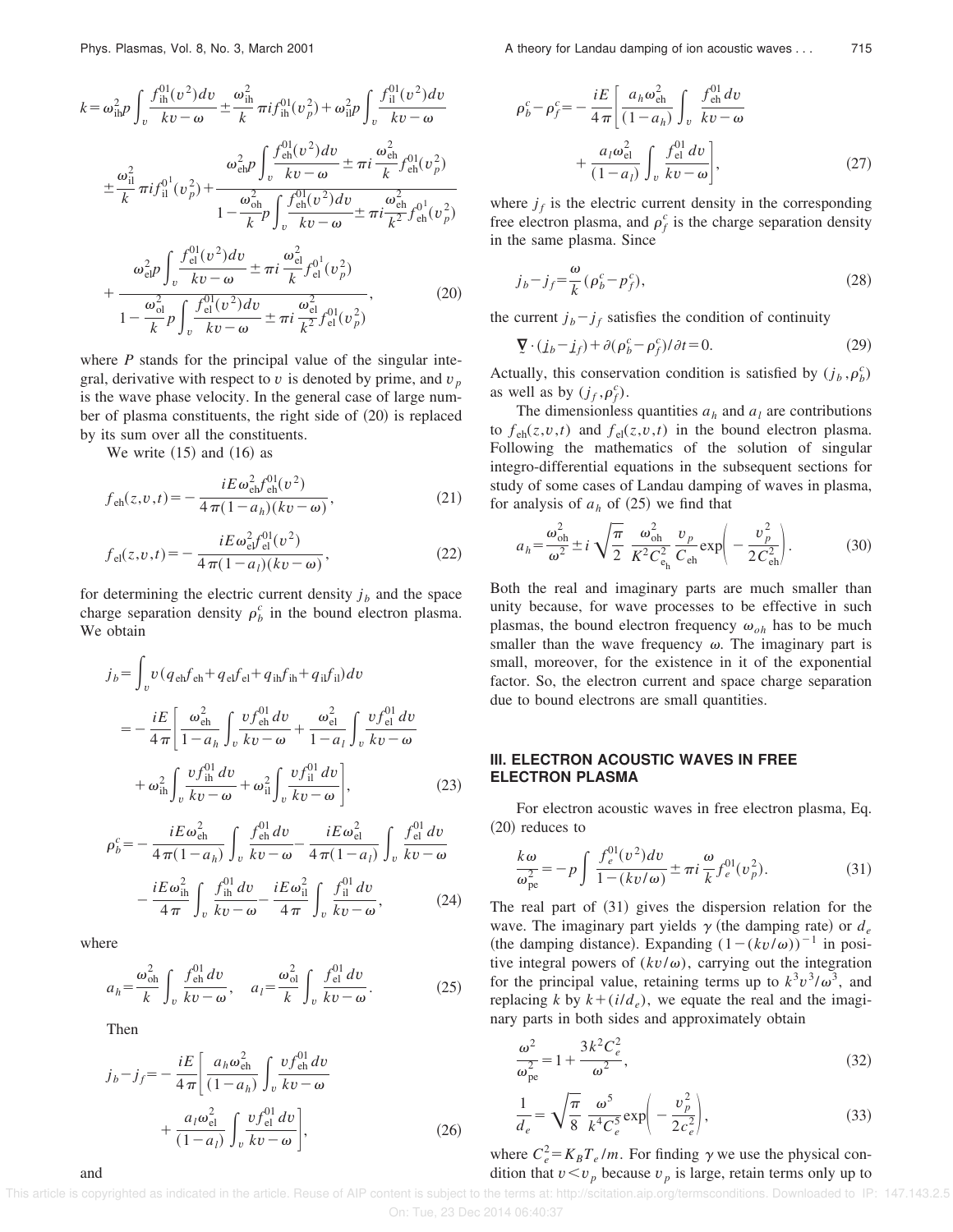$1 + kv/\omega$  of the expansion of  $(1 - (kv/\omega))^{-1}$  in the first term of (31), replace  $\omega$  by  $\omega + i\gamma$ , and obtain the familiar results

$$
\omega^2 = \omega_{\rm pe}^2,\tag{34}
$$

$$
\gamma_e = -\sqrt{\frac{\pi}{8}} \frac{\omega_{pe}^4}{k^3 C_e^3} \exp\left(-\frac{\upsilon_p^2}{2 C_e^2}\right),\tag{35}
$$

where  $\gamma_e$  is the time rate of Landau damping of electron acoustic waves.

#### **IV. ELECTRON ACOUSTIC WAVES IN PLASMA HAVING BOUND ELECTRONS**

For electron acoustic waves in a plasma consisting of bound electrons, free electrons, and ions for macroscopic charge neutralization in the prefield state, Eq.  $(20)$  reduces to

$$
k = -\frac{\omega_{pe}^{2}}{\omega} p \int_{v} \frac{f_{e}^{01}(v^{2}) dv}{kv - \omega} \pm \pi i \frac{\omega_{pe}^{2}}{k} f_{e}^{01}(v_{p}^{2})
$$

$$
-\frac{\omega_{pb}^{2}}{\omega} p \int \frac{f_{b}^{01}(v^{2}) dv}{(kv - \omega)} \pm \pi i \frac{\omega_{pb}^{2}}{k} f_{b}^{01}(v_{p}^{2})
$$

$$
1 - \frac{\omega_{0}^{2}}{k} p \int \frac{f_{b}^{01}(v^{2}) dv}{kv - \omega} \pm \pi i \frac{\omega_{0}^{2}}{k^{2}} f_{b}^{01}(v_{p}^{2})
$$
(36)

We ignore  $k$  in the real part of  $(36)$ , and obtain

$$
\frac{\omega_{\text{pe}}^2}{\omega^2} + \frac{(\omega_{\text{pb}}^2/\omega^2)}{1 - \frac{\omega_0^2}{\omega^2}} = 1.
$$
\n(37)

The imaginary part gives

$$
-\frac{\omega_{pe}^{2}}{\omega^{2}} \frac{2\gamma}{\omega} \pm \sqrt{\frac{\pi}{2}} \frac{\omega_{pe}^{2}v_{p}}{k^{2}C_{e}^{3}} \exp\left(-\frac{v_{p}^{2}}{2C_{eb}^{2}}\right)
$$

$$
+\frac{-\frac{\omega_{pb}^{2}}{\omega^{2}} \frac{2\gamma}{\omega} \pm \sqrt{\frac{\pi}{2}} \frac{\omega_{pb}^{2}}{k^{2}C_{eb}^{2}} \exp\left(-\frac{v_{p}^{2}}{2C_{eb}^{2}}\right)}{1-\frac{\omega_{0}^{2}}{\omega^{2}}}
$$

$$
-\frac{(\omega_{pb}^{2}/\omega^{2})}{\pm \sqrt{\frac{\pi}{2}} \frac{\omega_{o}^{2}v_{p}}{k^{2}C_{eb}^{3}} \exp\left(-\frac{v_{p}^{2}}{2C_{eb}^{2}}\right)} = 1, \qquad (38)
$$

where (38) determines  $\gamma$ . Equation (37) is quadratic in  $\omega^2$ , both roots of which are positive. So, the density oscillation at the Langmuir frequency  $\omega_{pe}$  is split up into oscillations at two different frequencies, one of which is higher and the other lower than  $\omega_{pe}$ . This frequency splitting appears at all admissible wave lengths. This split causes interference and standing wave patterns in the plasma.

For finding the Landau damping distance *d<sup>e</sup>* , we keep terms up to  $k^3v^3/\omega^3$  in the expansion of  $(1 - (kv/\omega))^{-1}$  in positive integral powers of  $(kv/\omega)$  in the principal value of the integral of  $(36)$ , and in this case obtain the wave evolution equation

$$
\frac{\omega_{pe}^{2}}{\omega^{2}} + \frac{3k^{2}C_{p}^{2}}{\omega^{2}} \frac{\omega_{pe}^{2}}{\omega^{2}} \pm i \sqrt{\frac{\pi}{2}} \frac{\omega_{pb}^{2}v_{p}}{k^{2}C_{e}^{3}} \exp\left(-\frac{v_{p}^{2}}{2C_{p}^{2}}\right)
$$
\n
$$
+ \frac{\omega_{pb}^{2}}{\omega^{2}} + \frac{3k^{2}C_{pb}^{2}}{\omega^{2}} \frac{\omega_{pb}^{2}}{\omega^{2}} \pm i \sqrt{\frac{\pi}{2}} \frac{\omega_{pb}^{2}v_{p}}{k^{2}C_{eb}^{3}} \exp\left(-\frac{v_{p}^{2}}{2C_{pb}^{2}}\right)
$$
\n
$$
+ \frac{\omega_{0}^{2}}{1 - \frac{\omega_{0}^{2}}{\omega^{2}} + \frac{3k^{2}C_{eb}^{2}}{\omega^{2}} \frac{\omega_{oe}^{2}}{\omega^{2}} \pm i \sqrt{\frac{\pi}{2}} \frac{\omega_{0}^{2}v_{p}}{k^{2}C_{eb}^{2}} \exp\left(-\frac{v_{p}^{2}}{2C_{pb}^{2}}\right)
$$
\n
$$
= 1, \tag{39}
$$

for wave dispersion and Landau damping.

## **V. ION ACOUSTIC WAVES IN A TWO-COMPONENT PLASMA**

For ion acoustic waves in a two-component plasma, the wave phase velocity  $v_p \leq C_i$ , where  $C_i^2 = k_B T_i / M$ . So, Eq.  $(19)$  simplifies to

$$
k = \omega_i^2 p \int_v \frac{f_i^{01}(v^2) dv}{kv - \omega} \pm \pi i \frac{\omega_i^2}{k} f_i^{01}(v_p^2) + \frac{\omega_e^2 p \int_v \frac{f_e^{01}(v^2) dv}{kv - \omega} \pm \pi i \frac{\omega_e^2}{k} f_e^{01}(v_p^2) + \frac{\omega_e^2 p \int_v \frac{f_e^{01}(v^2) dv}{kv - \omega} \pm \pi i \frac{\omega_0^2}{k^2} f_e^{01}(v_p^2)}{1 - \omega_0^2 p \int_v \frac{f_e^{01}(v^2) dv}{kv - \omega} \pm \pi i \frac{\omega_0^2}{k^2} f_e^{01}(v_p^2)}
$$
(40)

Since  $C_e \geq (\omega/k)$ , for electrons  $v \geq (\omega/k)$ ; so we ignore the residue term, assume  $v \neq 0$  and expand  $(1 - (\omega/kv))^{-1}$  in positive integral powers of  $(\omega/kv)$ . Thus (40) reduces to

$$
1 = \frac{\omega_i^2}{\omega^2} \pm \pi i \frac{\omega_i^2}{k^2} f_i^{01}(v_p^2) - \frac{(\omega_e^2 / k^2 C_e^2)}{1 + (\omega_0^2 / k^2 C_e^2)}.
$$
 (41)

Since  $(\omega_e^2/C_e^2) = (\omega_i^2/C_s^2)$ , where  $C_s^2 = K_B T_e/M$ , separating the real and imaginary parts from both sides for finding the wave dispersion relation and the Landau damping rate  $\gamma_i$ , and since  $\omega_i^2/\omega^2 > 1$ , we obtain

$$
C_e^2 \omega^2 = (\omega_0^2 + k^2 C_e^2) C_s^2,
$$
\n(42)

for wave dispersion and

$$
\frac{\gamma_i}{\omega} = \sqrt{\frac{\pi}{8}} \frac{\omega^2 v_p}{k^2 C_e^3} \exp(-v_p^2 / 2C_e^2),\tag{43}
$$

for time rate of wave damping. Keeping terms up to the integrals  $\int_{v} v^2 f^0 dv$  and  $\int_{|v| > |\omega/k|} 1/v^2 f^0 dv$ , which are necessary for determining the Landau damping length, in place of  $(41)$  we obtain

$$
\frac{\omega_i^2}{\omega^2} + \frac{\omega_i^2}{\omega^2} \frac{k^2 3 C_i^2}{\omega^2} \pm \pi i \frac{\omega_i^2}{k^2} f_i^{01}(v_p^2) - 1
$$

$$
= \frac{\omega_i^2 (\omega^2 + k^2 C_{ei}^2) C_e^2}{(k^4 C_e^2 C_{e_1}^2 + \omega_0^2 (k^2 C_{e_1}^2 + \omega^2)) C_e^2},
$$
(44)

because for physics it is enough to assume in this case that  $f_e^0(v^2) = 0$  when  $|v| < (\omega/k)$ ; so

 This article is copyrighted as indicated in the article. Reuse of AIP content is subject to the terms at: http://scitation.aip.org/termsconditions. Downloaded to IP: 147.143.2.5 On: Tue, 23 Dec 2014 06:40:37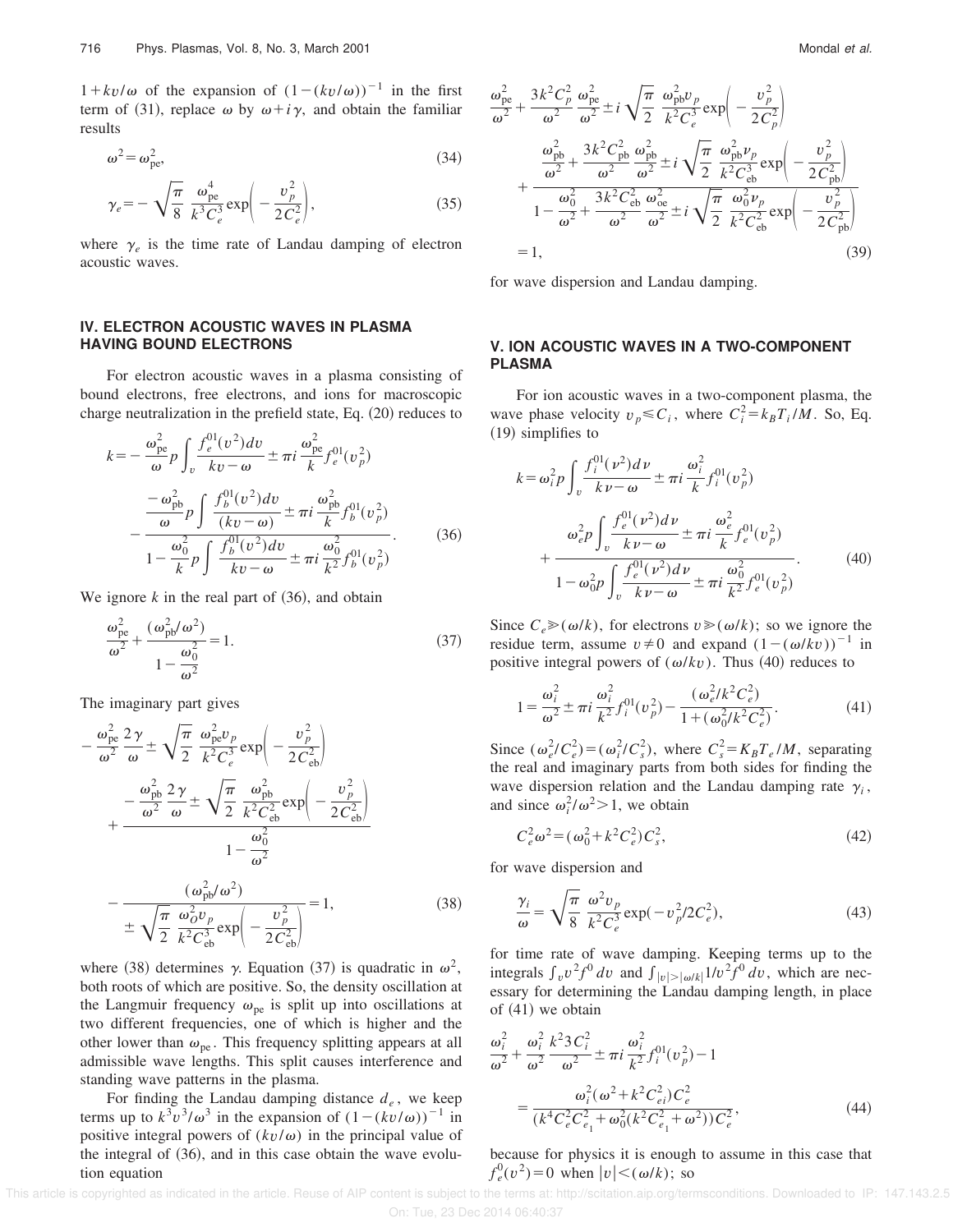$$
\frac{k_{\beta}T_{e}}{m} = C_{e}^{2} = \int_{-\infty}^{\infty} v^{2} f_{e}^{0}(v^{2}) dv
$$

$$
\approx \int_{-\infty}^{-|\omega/k|} v^{2} f_{e}^{0}(v^{2}) dv + \int_{|\omega/k|}^{\infty} v^{2} f_{e}^{0}(v^{2}) dv,
$$
(45)

because effectively,  $f_e^0(v^2) \approx 0$  in  $-|\omega/k| \le v \le |\omega/k|$  and

$$
\frac{1}{C_{e_1}^2} = \left(\int_{|\omega/k|}^{\infty} + \int_{-\infty}^{-|\omega/k|} \frac{1}{v^2} f_e^0(v^2) dv.\right)
$$
(46)

Since  $\omega_i^2 > \omega^2$ , we ignore the last term (minus one) in left side of  $(44)$ , and obtain

$$
1 + \frac{3k^2 C_i^2}{\omega^2} \pm \pi i \frac{\omega^2}{k^2} f_i^{01}(v_p^2)
$$
  
= 
$$
\frac{C_e^2 \omega^2 (\omega^2 + k^2 C_{e_1}^2)}{C_s^2 [k^4 C_e^2 C_{e_1}^2 + \omega_0^2 (k^2 C_{e_1}^2 + \omega^2)]}.
$$
 (47)

The dispersion relation and the Landau damping distance are given by

$$
1 + \frac{3k^2C_i^2}{\omega^2} = \frac{C_e^2 \omega^2 (\omega^2 + k^2 C_{e_1}^2)}{C_s^2 [k^4 C_e^2 C_{e_1}^2 + \omega_0^2 (k^2 C_{e_1}^2 + \omega^2)]},
$$
(48)

$$
\left(\frac{2k}{d}\right) \left[ \frac{3C_i^2}{\omega^2} - \frac{(C_e^2 C_{e_1}^2 \omega^2 / C_s^2)}{k^4 C_e^2 C_{e_1}^2 + \omega_0^2 (k^2 C_{e_1}^2 + \omega^2)} + \frac{(C_e^2 C_{e_1}^2 \omega^2 / C_s^2) (\omega^2 + k^2 C_{e_1}^2) (2k^2 C_e^2 + \omega_0^2)}{[k^4 C_e^2 C_{e_1}^2 + \omega_0^2 (k^2 C_{e_1}^2 + \omega^2)]^2} \right]
$$
\n
$$
= \pi \frac{\omega^2}{k^2} f_i^{01}(v_p^2). \tag{49}
$$

### **VI. ION ACOUSTIC WAVES IN A DOPE PLASMA**

The wave is introduced in the plasma of the heavy inert gas at the wave phase velocity  $v_p$  greater than its ion thermal velocity  $C_i$ . Then Landau damping of ion acoustic waves is not possible. So, a trace of the dope plasma of a light inert gas is introduced, the ion thermal velocity of which is more than the thermal velocity of the ions of the heavy gas. The dope ions are Landau damped in this mixture of two plasmas. For electrons of argon and helium  $C_{el} > V_{p_1} C_{il} > V_p$ , so physically,  $v > v_p$ , and  $v \neq 0$ . Then the factor  $(kv - \omega)^{-1}$  is expanded in the principal value of the singular integral involving  $f(z, v, t)$  as an integrand, in positive integral powers of ( $\omega/kv$ ) and the residue at the singularity  $v=0$  is not physically possible. For ions of the heavy gas  $v < v_p$ , the residue physically vanishes and the factor  $(kv - \omega)^{-1}$  is expanded in positive integral powers of  $(kv/\omega)$ . For ions of the light gas since,  $v \leq (\omega/k)$ , in the singular integro-differential equation the principal value of the integral of  $f_{il}(z, v, t)$  containing  $(kv - \omega)^{-1}$  is determined after expanding this factor in positive integral powers of  $(kv/\omega)$ . Also the residue of this integral is evaluated at the wave phase velocity  $v_p$ . Then Eq.  $(20)$  becomes

$$
= -\frac{\omega_{\text{ih}}^2}{\omega} \left( -\frac{k}{\omega} - \frac{3k^3 C_{\text{ih}}^2}{\omega^3} \right) - \frac{\omega_{\text{il}}^2}{\omega} \left( -\frac{k}{\omega} - \frac{3k^3 C_{\text{il}}^2}{\omega^3} \right)
$$
  
\n
$$
\pm \pi i \frac{\omega_{\text{ih}}^2}{k} f_{\text{il}}^{01}(v_p^2)
$$
  
\n
$$
+ \frac{\frac{\omega_{\text{ch}}^2}{k} \left[ \int_{v \neq 0} \frac{1}{v} \left( 1 + \frac{\omega}{kv} + \frac{\omega^2}{k^2 v^2} \right) f_{\text{eh}}^{01}(v^2) dv \right]}{1 - \frac{\omega_{\text{oh}}^2}{k^2} \int_{v \neq 0} \frac{1}{v} \left( 1 + \frac{\omega}{kv} + \frac{\omega^2}{k^2 v^2} \right) f_{\text{eh}}^{01}(v^2) dv
$$
  
\n
$$
+ \frac{\frac{\omega_{\text{el}}^2}{k} \left[ \int_{v \neq 0} \frac{1}{v} \left( 1 + \frac{\omega}{kv} + \frac{\omega^2}{k^2 v^2} \right) f_{\text{el}}^{01}(v^2) dv \right]}{1 - \frac{\omega_{\text{ol}}^2}{k^2} \int_{v \neq 0} \frac{1}{v} \left( 1 + \frac{\omega}{kv} + \frac{\omega^2}{k^2 v^2} \right) f_{\text{el}}^{01}(v^2) dv}, \quad (50)
$$

where  $\int_{v \neq 0}^{\infty} = \int_{-\infty}^{-v_p} + \int_{v_p}^{\infty}$ . We now define the electron thermal velocities  $C_{e_1}$  and  $C_{e_1}$  by the relations

$$
\frac{1}{C_{e_1l}^2} = \int_{-\infty}^{-v_p} + \int_{v_p}^{\infty} \frac{1}{v^2} f_{el}^{01}(v^2) dv,
$$
\n
$$
\frac{1}{C_{e_1h}^2} = \int_{-\infty}^{-v_p} + \int_{v_p}^{\infty} \frac{1}{v^2} f_{eh}^{01}(v^2) dv.
$$
\n(51)

Using these,  $(40)$  reads

*k* 

$$
1 = \frac{\omega_{\text{ih}}^2}{\omega^2} + \left(\frac{3k^2 C_{\text{eh}}^2}{\omega^2}\right) \left(\frac{\omega_{\text{ih}}^2}{\omega^2}\right) + \frac{\omega_{\text{il}}^2}{\omega^2} + \left(\frac{3k^2 C_{\text{il}}^2}{\omega^2}\right) \left(\frac{\omega_{\text{il}}^2}{\omega^2}\right)
$$
  

$$
\pm \pi i \frac{\omega_{\text{il}}^2}{k^2 C_{\text{il}}^2} \frac{\nu_p}{\sqrt{2\pi C_{\text{il}}}} \exp\left(-\frac{\nu_p^2}{2 C_{\text{il}}^2}\right) - \frac{\frac{\omega_{\text{eh}}^2}{k^2 C_{\text{eh}}^2} \left(1 + \frac{\omega^2}{C_{\text{eh}}^2}\right)}{1 + \frac{\omega^2}{C_{\text{eh}}^2} \left(1 + \frac{\omega^2}{C_{\text{eh}}^2}\right)}
$$
  

$$
-\frac{\frac{\omega_{\text{el}}^2}{\omega^2} \left(1 + \frac{\omega^2}{k^2 C_{\text{eh}}^2}\right)}{1 + \frac{\omega_{\text{el}}^2}{k^2 C_{\text{eh}}^2} \left(1 + \frac{\omega^2}{k^2 C_{\text{eh}}^2}\right)}.
$$
(52)

Since  $\omega_e^2 / C_e^2 = \omega_i^2 / C_s^2$  where  $C_s^2 = K_\beta T_e / M$ , where *M* is the nuclear mass,  $(52)$  becomes

$$
1 = \frac{\omega_{\text{ih}}^2}{\omega^2} \left( 1 + \frac{3k^2 C_{\text{ih}}^2}{\omega^2} \right) + \left( \frac{\omega_{\text{il}}^2}{\omega^2} \right) \left( 1 + \frac{3k^2 C_{\text{il}}^2}{\omega^2} \right) \pm \pi i \frac{\omega_{\text{il}}^2}{k^2 C_{\text{il}}^2}
$$

$$
\times \frac{\nu_p}{\sqrt{2\pi C_{\text{il}}}} \exp \left( -\frac{\nu_p^2}{2C_{\text{il}}^2} \right) - \frac{\frac{\omega_{\text{ih}}^2}{k^2 C_{\text{sh}}^2} \left( 1 + \frac{\omega^2}{k^2 C_{\text{e/h}}^2} \right)}{1 + \frac{\omega_{\text{ch}}^2}{k^2 C_{\text{e/h}}^2} \left( 1 + \frac{\omega^2}{k^2 C_{\text{e/h}}^2} \right)}
$$

$$
- \frac{\frac{\omega_{\text{il}}^2}{k^2 C_{\text{el}}^2} \left( 1 + \frac{\omega^2}{k^2 C_{\text{e}}^2} \right)}{1 + \frac{\omega_{\text{ol}}^2}{k^2 C_{\text{el}}^2} \left( 1 + \frac{\omega^2}{k^2 C_{\text{e}}^2} \right)}.
$$
(53)

is copyrighted as indicated in the article. Reuse of AIP content is subject to the terms at: http://scitation.aip.org/termsconditions. Downloaded to IP: 147.143.2.5 On: Tue, 23 Dec 2014 06:40:37